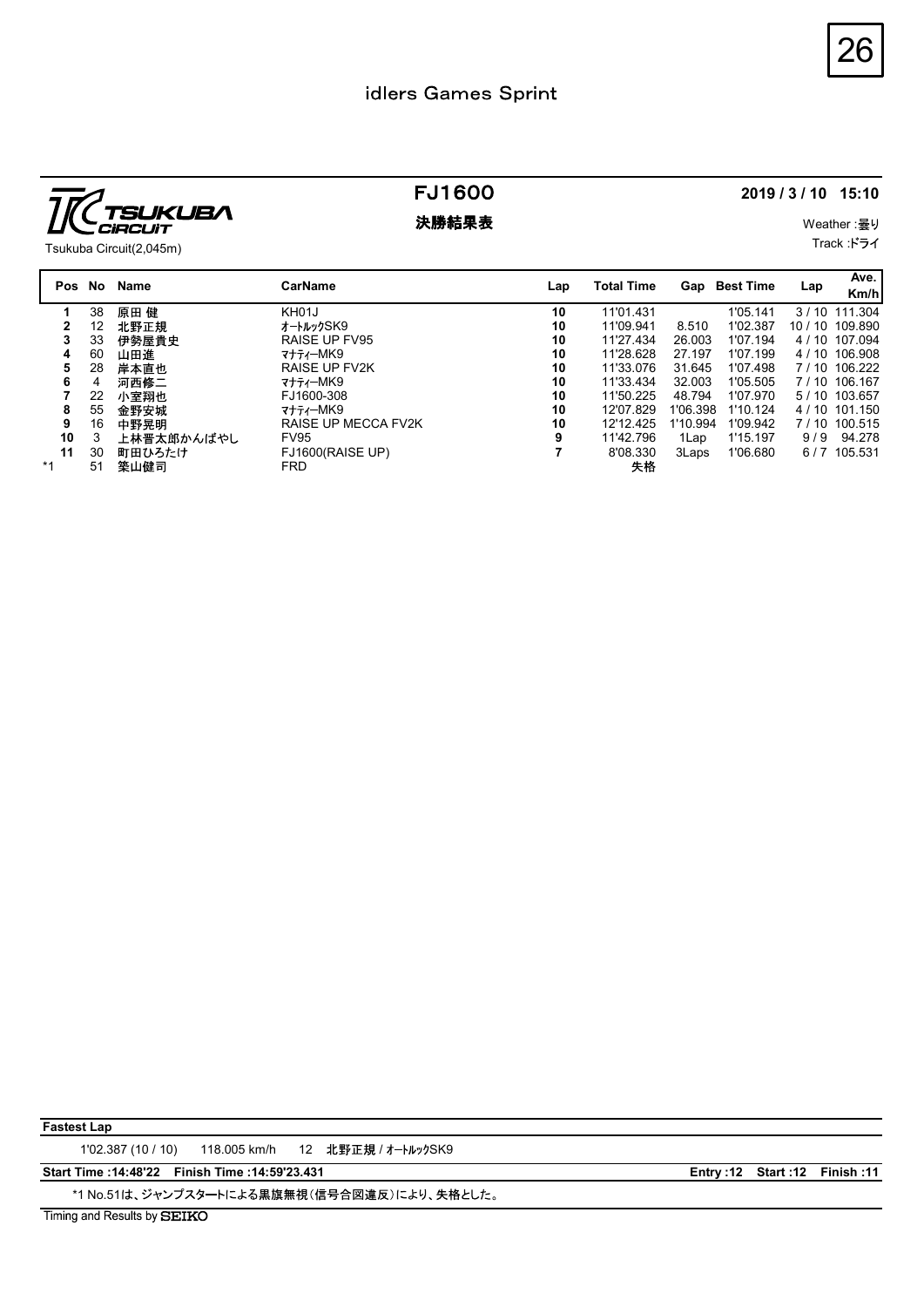

|                                                                                                                                                                                                                                                                                                                                                                                                                                                                                                                                                                   | idlers Games Sprint                                                                                                                                                                                                                                                                                    |                                                                       |                                                                                                                                                                                           |                                                                                                                                                                                                                                                            | 27                                                                                                                                                                                                                      |
|-------------------------------------------------------------------------------------------------------------------------------------------------------------------------------------------------------------------------------------------------------------------------------------------------------------------------------------------------------------------------------------------------------------------------------------------------------------------------------------------------------------------------------------------------------------------|--------------------------------------------------------------------------------------------------------------------------------------------------------------------------------------------------------------------------------------------------------------------------------------------------------|-----------------------------------------------------------------------|-------------------------------------------------------------------------------------------------------------------------------------------------------------------------------------------|------------------------------------------------------------------------------------------------------------------------------------------------------------------------------------------------------------------------------------------------------------|-------------------------------------------------------------------------------------------------------------------------------------------------------------------------------------------------------------------------|
| <b>SUKUBA</b><br>CiRCUIT                                                                                                                                                                                                                                                                                                                                                                                                                                                                                                                                          | <b>Fs-Cup</b><br>決勝結果表                                                                                                                                                                                                                                                                                 |                                                                       |                                                                                                                                                                                           | 2019 / 3 / 10 15:25<br>Weather: 曇り                                                                                                                                                                                                                         |                                                                                                                                                                                                                         |
| Tsukuba Circuit(2,045m)                                                                                                                                                                                                                                                                                                                                                                                                                                                                                                                                           |                                                                                                                                                                                                                                                                                                        |                                                                       |                                                                                                                                                                                           |                                                                                                                                                                                                                                                            | Track :ドライ                                                                                                                                                                                                              |
| Class C.P. Name<br>Pos No                                                                                                                                                                                                                                                                                                                                                                                                                                                                                                                                         | <b>CarName</b>                                                                                                                                                                                                                                                                                         |                                                                       | Lap Total Time                                                                                                                                                                            | Gap Best Time                                                                                                                                                                                                                                              | Ave.<br>Lap<br>Km/h                                                                                                                                                                                                     |
| 71<br>荒井伸明<br>F<br>$\mathbf{1}$<br>81<br>F<br>$\overline{c}$<br>染谷太<br>$\mathbf{2}$<br>3<br>F<br>3<br>11<br>木村光孝<br>26<br>F.<br>4<br>山口邦彦<br>4<br>$\overline{5}$<br>F<br>5<br>5<br>木村裕孝<br>33<br>F<br>澤田修二<br>6<br>6<br>LF<br>122<br>$\overline{7}$<br>大西二号<br>$\overline{1}$<br>38<br>F<br>8<br>$\overline{7}$<br>滝山浩司<br>55<br>F.<br>大友敦仁<br>9<br>8<br>FK<br>10<br>41<br>小野寺康文<br>$\overline{1}$<br>96<br>F<br>11<br>9<br>荒尾創太<br>3<br><b>FK</b><br>2<br>12<br>高橋辰徳<br>25<br>F<br>13<br>高原浩一<br>10<br>F.<br>56<br>河野靖喜<br>F<br>83<br>羽佐間省二<br>31<br>LF<br>野澤まさお | DALLALA F3<br>Formula Hayabusa<br><b>WEST F4</b><br>FORMULA-TOYOTA FT20<br><b>WEST F4</b><br>F4<br>MARCH 803<br>FORMULA TOYOTA FT20<br>RAISE-UPWEST 07J<br><b>FORMULA-KEI</b><br><b>SFJ-KKS</b><br><b>FORMULA-KEI</b><br>RAYNERD-MITSUBISHI<br>FORMULA RENAULT1800<br>FORMULA-TOYOTA FT30<br>MARCH713M | 10<br>10<br>10<br>10<br>10<br>10<br>10<br>10<br>9<br>9<br>9<br>9<br>8 | 9'44.284<br>9'53.847<br>10'03.894<br>10'04.295<br>10'09.136<br>10'20.910<br>10'21.107<br>10'37.079<br>9'50.468<br>9'54.020<br>10'12.132<br>10'34.571<br>10'22.525<br>出走せず<br>出走せず<br>出走せず | 56.821<br>9.563<br>58.328<br>19.610<br>58.708<br>20.011<br>58.926<br>24.852<br>59.402<br>36.626<br>1'00.548<br>36.823<br>1'00.701<br>52.795<br>58.944<br>1'03.987<br>1Lap<br>1Lap<br>1'04.704<br>1'04.135<br>1Lap<br>1Lap<br>1'06.740<br>2Laps<br>1'13.903 | 3 / 10 126.000<br>2 / 10 123.971<br>7 / 10 121.909<br>6 / 10 121.828<br>4 / 10 120.860<br>9 / 10 118.568<br>10 / 10 118.530<br>4 / 10 115.559<br>9/9 112.213<br>2/9 111.542<br>7/9 108.241<br>7/9 104.414<br>7/8 94.608 |

Fastest Lap

F 56.821 (3 / 10) 129.565 km/h 71 荒井伸明 / DALLALA F3 LF 1'00.701 (10 / 10) 121.283 km/h 122 大西二号 / MARCH 803 FK 1'04.704 (2 / 9) 113.780 km/h 41 小野寺康文 / FORMULA-KEI Fastest Lap<br>
F 16:821 (3/10) 129.565 km/h 71 荒井伸明 / DALLALA F3<br>
LF 1700701 (10:10) 121:223 km/h 122 大西二号 / MARCH 803<br>
Start Time :15:2122 Finish Time :15:21'46.284 Entry :19 Start :13 Finish :13<br>
Entry :19 Start :13 Fini